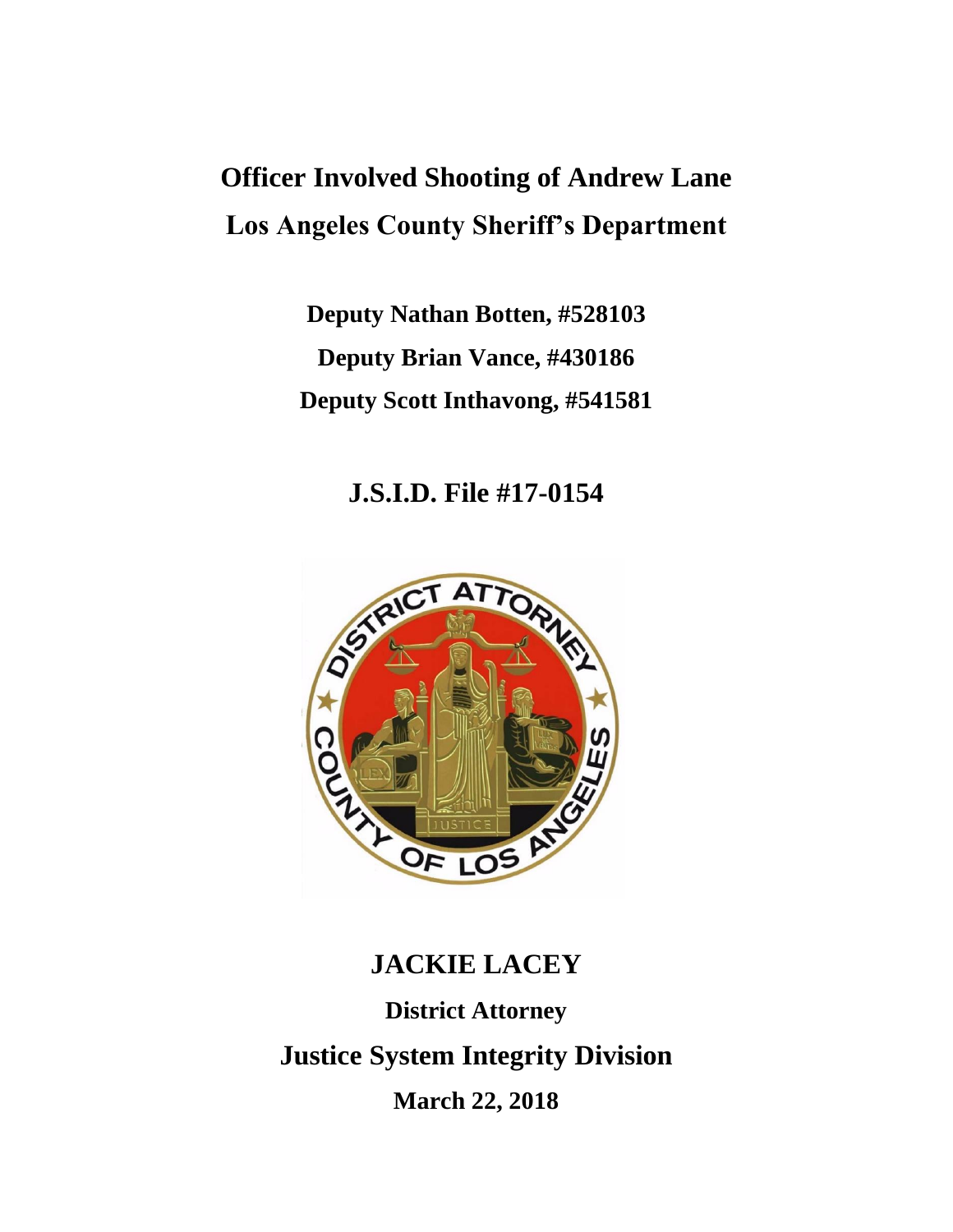## **MEMORANDUM**

- TO: CAPTAIN CHRISTOPHER BERGNER Los Angeles County Sheriff's Department Homicide Bureau 1 Cupania Circle Monterey Park, California 91755
- FROM: JUSTICE SYSTEM INTEGRITY DIVISION Los Angeles County District Attorney's Office
- SUBJECT: Officer Involved Shooting of Andrew Lane J.S.I.D. File #17-0154 L.A.S.D. File #017-03249-0522-013
- DATE: March 22, 2018

The Justice System Integrity Division of the Los Angeles County District Attorney's Office has completed its review of the March 20, 2017, fatal shooting of Andrew Lane by Los Angeles County Sheriff's Department (LASD) Deputies Nathan Botten, Brian Vance, and Scott Inthavong. We find that the deputies acted in lawful self-defense and defense of others.

The District Attorney's Command Center was notified of this shooting on March 20, 2017, at 8:56 a.m. The District Attorney Response Team responded to the scene and was given a briefing and walk-through by LASD Lieutenant Joe Mendoza.

The following analysis is based on reports prepared by the LASD Homicide Bureau, submitted to this office by Detectives Marc Boisvert and Louie Aguilera. The reports include photographs, coroner records, radio transmissions, and audio-recorded interviews of witnesses and the deputies.

## **FACTUAL ANALYSIS**

#### **Introduction**

On March 20, 2017, at approximately 7:25 a.m., Andrew Lane drove his blue SUV into the parking lot of the LASD station in Temple City, backed into a parking space, and parked, apparently for the purpose of going into the station to re-register as a sex offender.<sup>1</sup>

An aerial photograph of Lane's vehicle and the Sheriff's station is shown below:

<sup>&</sup>lt;sup>1</sup> Lane was required to register as a sex offender in case number GA046624 for a conviction of Penal Code section 288a(b)(1), oral copulation of a person under age 18.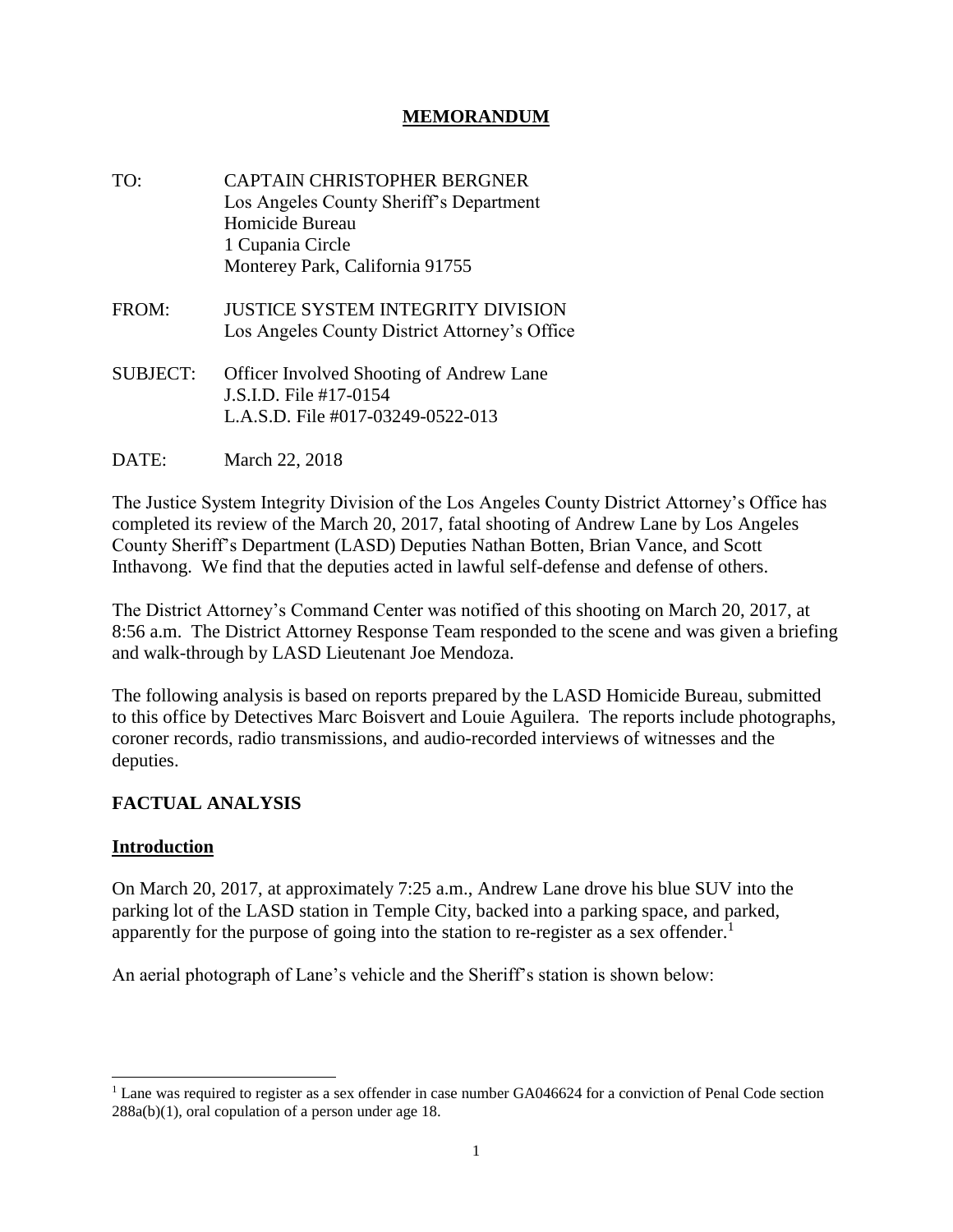

*Figure 1- Aerial photograph of LASD – Temple City Station. The positions of Lane's blue SUV and an LASD Special Enforcement Bureau vehicle, at the time of the shooting, are shown inside the red circle.*

Lane went inside and spoke with Deputy Brian Vance, who was the sex registrant deputy on duty that day. Vance recognized Lane from prior contacts. Vance asked Lane for his identification and registration documents. Lane complied. Vance conducted a record check and confirmed that Lane had an outstanding felony warrant.<sup>2</sup> Vance called for the assistance of other deputies to arrest Lane. Vance informed the deputies that Lane possessed "SWAT" identifications and could be armed.<sup>3</sup>

Vance, Sergeant James Long, and Deputies Henry Shue, Scott Inthavong, and Nathan Botten, walked into the lobby to arrest Lane. In the meantime, Lane had exited the lobby and was standing outside the front door of the building, leaning against a wall.

Lane saw the deputies approaching and asked what they were doing. When Inthavong told Lane to turn around and put his hands behind his back, Lane ran toward his vehicle parked nearby, and the deputies chased him.

Lane entered his vehicle on the passenger side and reached for something in the backseat. Inthavong took a position directly adjacent to the rear passenger door in order to see what Lane was doing. At the same time, Botten approached the driver's side door and opened it. He positioned himself between the driver's side door and the driver's seat. Long positioned himself directly behind Botten.

The deputies ordered Lane to show his hands, but Lane did not comply. As Lane produced a shotgun, Inthavong yelled, "He's reaching for something!" Long yelled, "Shoot! Shoot!

 $<sup>2</sup>$  At the time of the shooting, Lane had an outstanding warrant in case number BA453740 for distributing child</sup> pornography.

<sup>&</sup>lt;sup>3</sup> Lane was not a law enforcement officer. He claimed he was a security officer authorized to have the SWAT identification.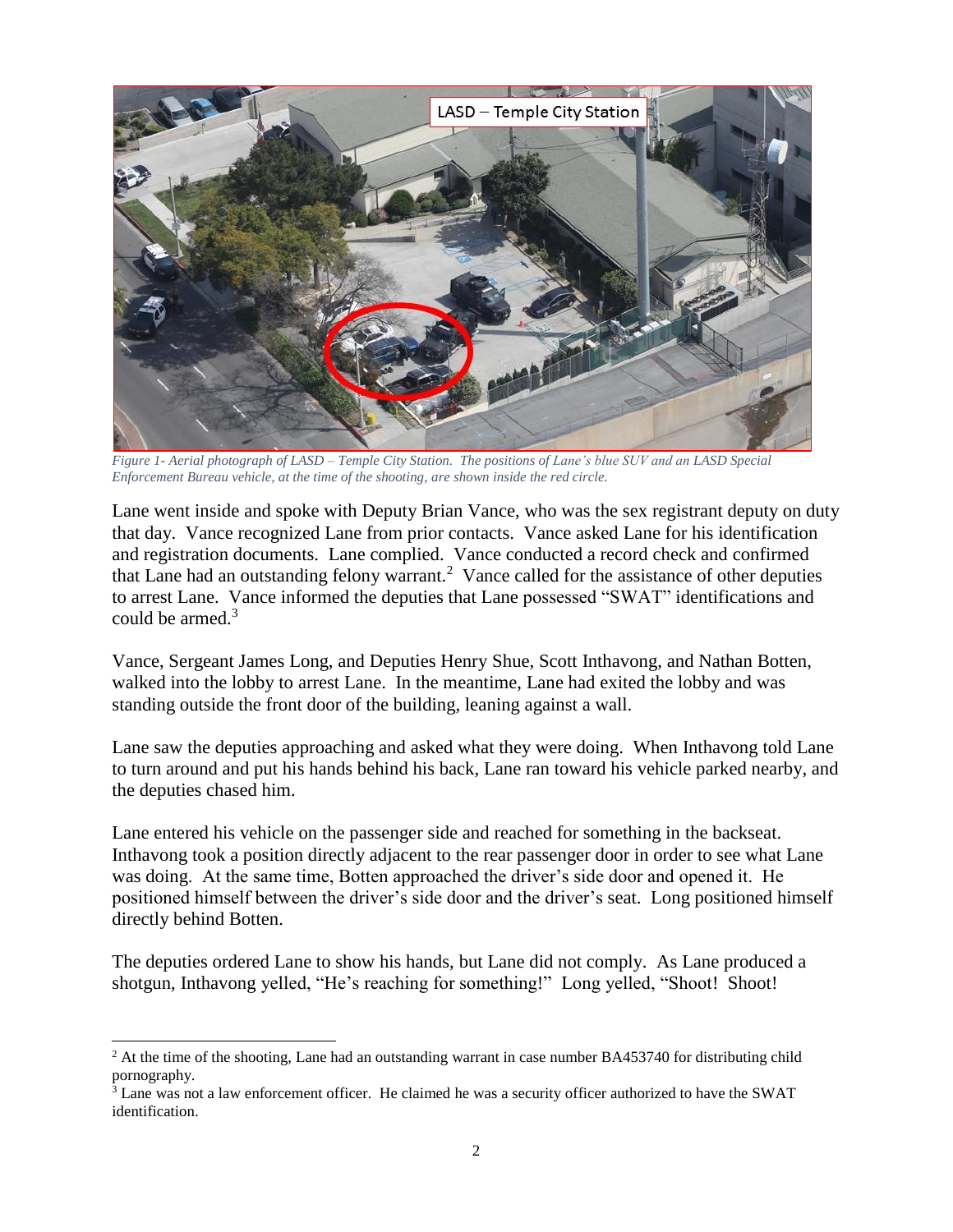Shoot!" Inthavong, Botten, and Vance fired their service weapons at Lane and took cover. Lane was struck by the gunfire.

A shotgun blast was then heard coming from inside Lane's vehicle.

The deputies contained Lane's vehicle and LASD Special Enforcement Bureau (SEB) personnel arrived, approached Lane's vehicle, and saw him in the backseat with a shotgun on his chest. A deputy fired two less-lethal rubber tipped rounds at Lane, but he did not respond. SEB medical personnel entered the vehicle and saw that Lane had a single shotgun entry wound under his chin, and a large exit wound to the top of his head. It appeared that he had a self-inflicted shotgun wound to the head.

Deputies removed Lane's shotgun from the vehicle and placed it on the ground nearby. It is shown in the photograph below:



*Figure 2 – Photograph of Lane's vehicle and the LASD SEB vehicle. Lane's shotgun is circled in red in the position where it was moved by LASD personnel to render it safe.*

## **Statement of Deputy Brian Vance**

Vance was assigned to the Temple Station Patrol and was also designated as the sex registrant deputy for that day. Vance went into the lobby and immediately recognized Lane from prior contacts. Vance was aware that the Los Angeles Police Department had issued a warrant for Lane for a lewd act with a child violation.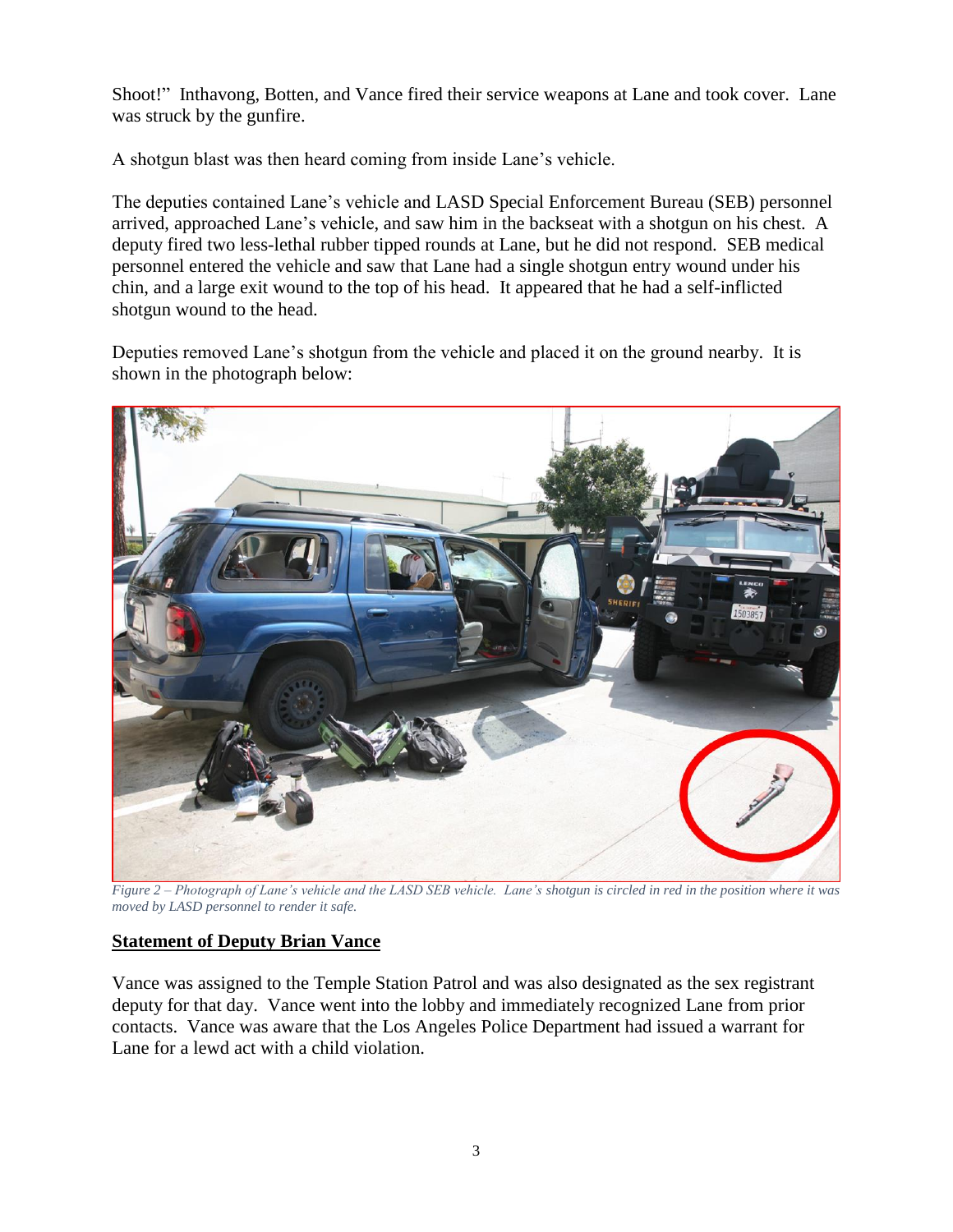Vance contacted Lane and asked for his identification and registration receipt. Lane complied and retrieved his wallet from his back pocket and placed it on the counter. While the wallet was on the counter, Vance saw two identification cards in the name of "Andrew Lane" that contained "SWAT" markings. When questioned about these identification cards, Lane stated that he was a security officer and was authorized to carry them. After Vance finished speaking to Lane, he confirmed that Lane had an outstanding felony warrant. Vance contacted other deputies who were attending their morning briefing. He informed the deputies regarding Lane's status as a sex offender and the outstanding felony warrant. Vance also advised the deputies about Lane's "SWAT" identifications and advised them that Lane could possibly be armed.

Vance, accompanied by Botten, Shue, Inthavong, and Sergeant Long, walked toward the front counter to contact Lane. Lane was standing outside of the front door. When Lane saw the uniformed deputies approach, he took off his cowboy hat and ran toward a blue SUV parked in the station's front parking lot. Vance remained by the front door and saw Lane running toward the passenger side of the vehicle and saw Inthavong running after Lane. Vance heard Inthavong shout, "He's reaching for something!" Vance also heard Long yell, "Shoot! Shoot!" Inthavong and Botten fired their service weapons at Lane. Vance drew his service weapon and took cover behind a tree as Long and Botten took cover behind a vehicle parked next to Lane's vehicle. Shue took cover behind a wall. Vance heard a gunshot and saw glass and debris shatter from the driver's side of the SUV. He believed that Lane was shooting at the deputies. Vance fired three to four rounds at Lane to prevent him from firing any more rounds at the deputies who were taking cover near the driver's side of Lane's SUV.

## **Statement of Deputy Scott Inthavong**

Inthavong was in the station briefing room when Vance notified him that there was a suspect in the lobby with an outstanding felony warrant. Inthavong, Shue, Botten, and Sergeant Long walked to the front lobby to arrest Lane. Vance provided a description of the suspect and warned them that Lane might possibly be armed. The deputies walked into the front lobby and saw Lane standing outside the entrance door.

Inthavong approached Lane, who began backing up while asking why the deputies were approaching him. Lane ran toward a blue SUV that was backed into a parking space in the parking lot. Inthavong gave chase. As Lane ran, he took off his cowboy hat and threw it at Inthavong. Lane ran to the passenger side rear door and entered the vehicle.

Inthavong drew his service weapon and ordered Lane, "Show me your hands!" Inthavong advised the other deputies that he saw Lane reaching for something. Inthavong heard one of the other deputies say, "Gun!" and then Long yelled, "Shoot! Shoot! Shoot!" Inthavong fired at Lane and backed up to get cover. He then heard a single rifle shot come from the inside of Lane's vehicle.

## **Statement of Deputy Nathan Botten**

Botten was in the watch sergeant's office when he heard Inthavong speaking with Vance about a suspect with a felony warrant. Inthavong explained that Lane was possibly armed due to the "SWAT" identifications in Lane's wallet. Botten and the other deputies walked into the lobby to arrest Lane.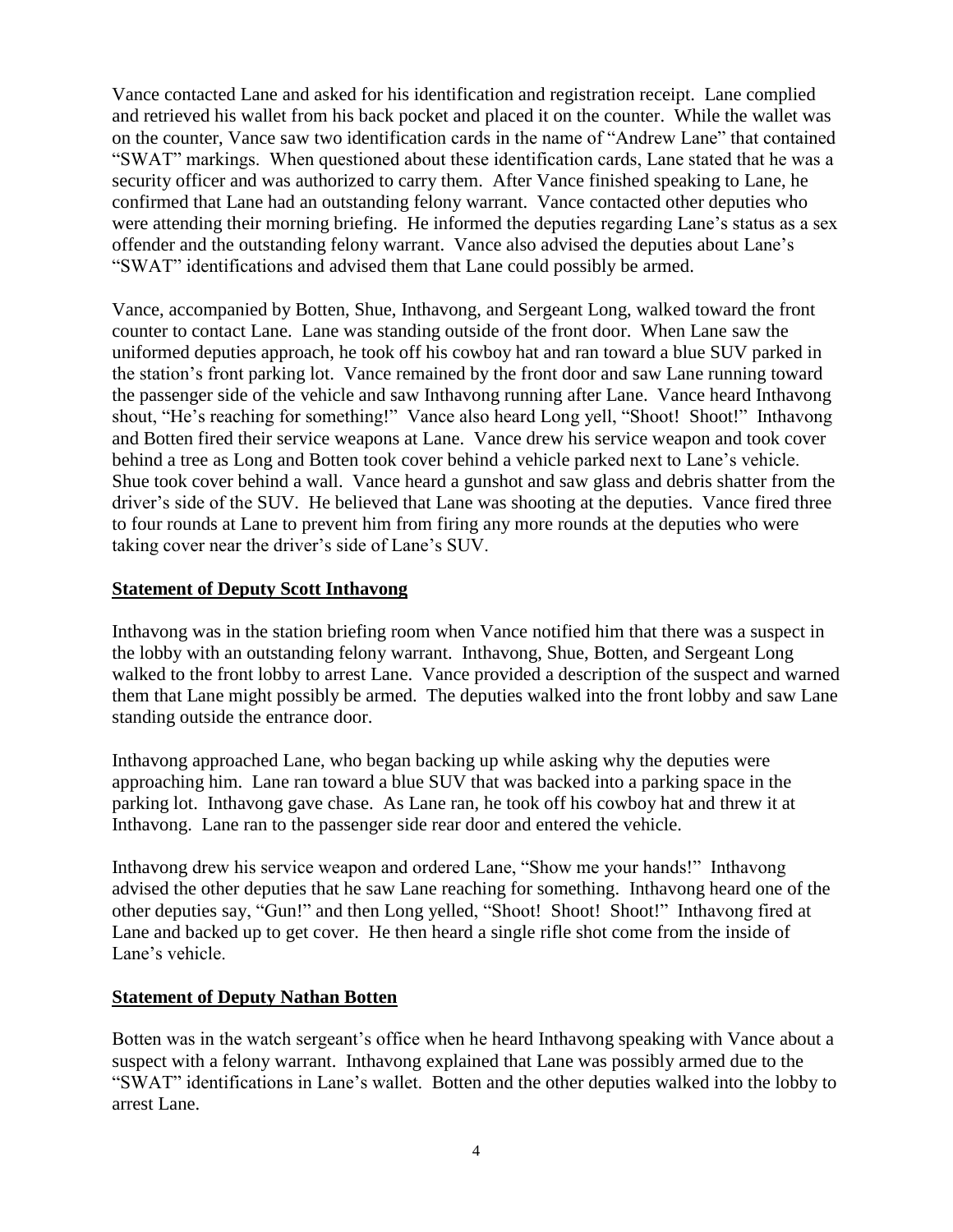Lane was standing outside leaning against the front entrance wall. When Lane saw the deputies approach, he asked, "What's going on?" Inthavong ordered Lane to turn around and place his hands behind his back. Lane stepped back, ran toward a blue SUV in the parking lot, and threw his hat at Inthavong.

Lane entered the back seat of the vehicle. Botten approached the driver's side door of the vehicle and opened the door, positioning himself between the door and the driver's seat. Inthavong and Long approached the passenger side of the vehicle.

Botten drew his service weapon and ordered Lane to show his hands as Lane reached for something in the backseat. He saw Lane retrieve what appeared to be a rifle or a shotgun. Inthavong yelled, "He's reaching for something!" Botten heard gunshots coming from the passenger side of the vehicle. He shut the driver's side door and backed away. Through the front windshield, Botten viewed the barrel of a long gun moving back and forth between the front driver and passenger seat and he saw Lane looking toward him. Lane lifted the gun and Botten believed Lane was going to use it against the deputies. Botten fired three rounds at Lane through the windshield.

After Botten fired, Lane was still manipulating the firearm. Botten fired three more rounds at Lane.

Botten and Long moved away from Lane's vehicle and took cover behind an adjacent vehicle, and he saw Lane fire out the driver's side rear window.<sup>4</sup> Botten felt glass hit him in the face and a bullet go by him, and believed Lane was shooting at him.

#### **Statement of Sergeant James Long**

Long was assigned as a supervisor when Vance informed him and other deputies that he needed assistance with a man in the lobby who had an outstanding felony warrant. Vance also advised that Lane might be armed. Long, Botten, Shue and Vance walked into the lobby. They saw Lane standing outside the station, leaning against a wall.

Lane began running toward the parking lot and approached the rear passenger door of a vehicle. Long approached the vehicle with Botten and saw Lane reaching into the vehicle for something. Long heard Inthavong scream, followed by a large volley of gunshots. Through the driver's door, Long could see Lane moving and saw the barrel of a long gun in Lane's hands. Long ordered Botten to shoot. Botten fired several rounds. Long, Botten, and Shue then took cover behind an adjacent vehicle. Long saw glass shattering around the vehicle he was next to and believed that the window was blown out by a shotgun round fired by Lane. Long believed that Vance possibly fired back.

<sup>4</sup> Based on the examination of the evidence, it is likely that this shattering of the glass was the byproduct of Lane's self-inflicted shotgun wound.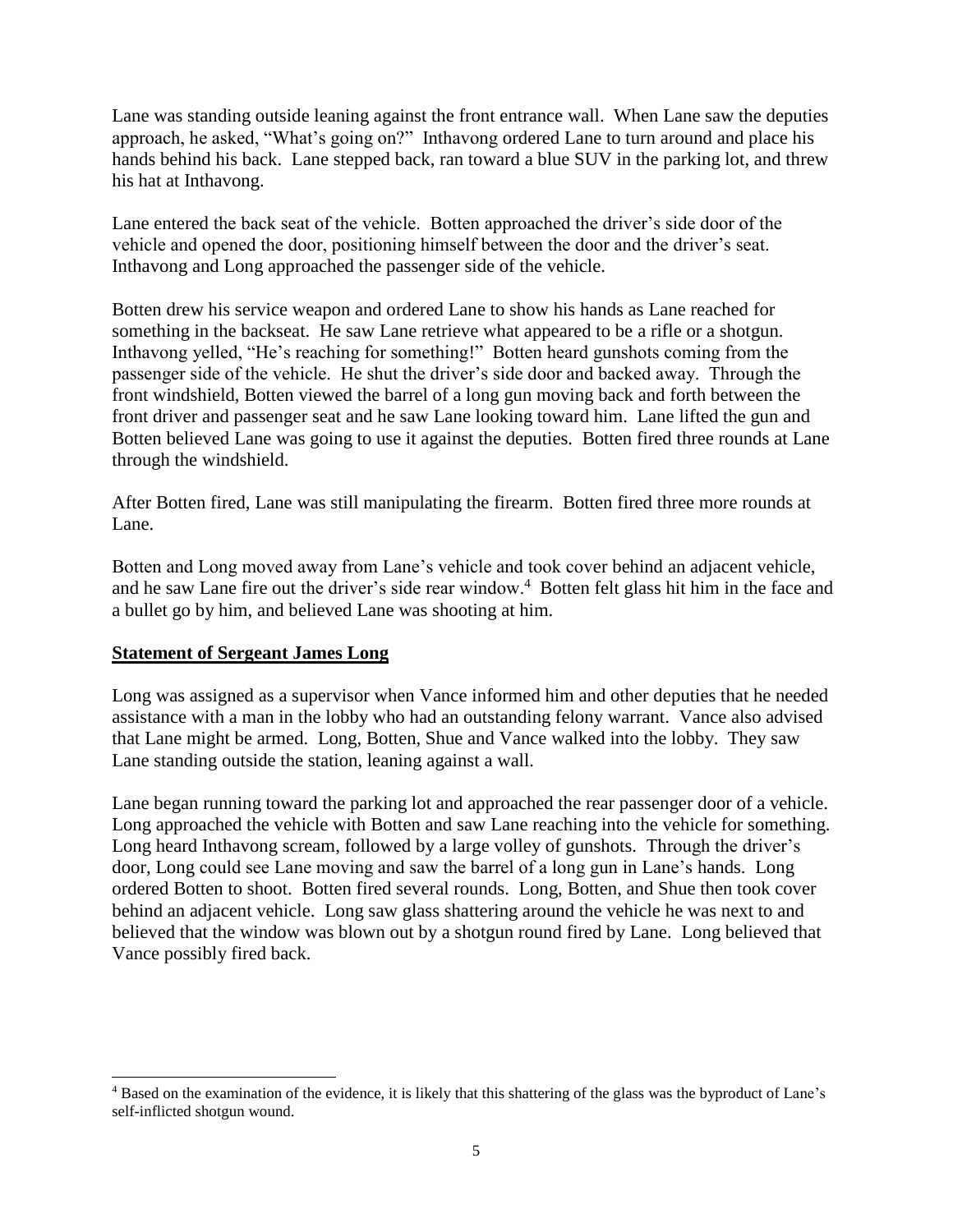## **Statement of Deputy Henry Shue**

While Shue was in the briefing room, Vance notified him of a sex registrant in the lobby with an outstanding felony warrant. Shue, Vance, Inthavong, and Sergeant Long walked to the front lobby to arrest the suspect. Lane was standing by the exit door of the station. Lane ran toward the parking lot. Lane took off his cowboy hat and threw it at Inthavong as he ran. Lane ran toward a blue SUV and entered the vehicle through the rear passenger door. Shue heard one of the deputies yell, "Shoot! Shoot! Shoot!" Shue was positioned behind Long and Botten on the east side of the parking lot. Inthavong fired. Shue took cover behind a small concrete block wall on the sidewalk area in front of the station. He did not fire because Botten and Long were in his direct line of fire. Shue saw Vance firing at the SUV from behind a tree in front of the station as he requested assistance on his handheld radio.

## **Statement of Deputy Andrew Toone**

Toone and other SEB personnel responded to a call of an "active shooter" at the Temple Station. They were informed that the suspect had armed himself and was barricaded in the backseat of a blue SUV in the parking lot. The deputies at the scene were unsure if the suspect was hit by their gunfire and informed SEB that the suspect remained lying in the backseat with a long gun and he was not moving.

SEB drove an armored rescue vehicle into the parking stall directly next to the passenger side of the suspect's vehicle. The back-passenger door window had been shattered and the deputies could clearly see Lane lying across the back seat, on his back, with one foot resting on the rear passenger door window sill. The deputies could not get a clear view of Lane's head because it was under clothing and what appeared to be a police tactical vest labeled "SWAT" on one side. Resting on Lane's torso was a shotgun with the barrel pointed at his chin. Lane remained motionless.

Toone threw a sound diversionary device on the hood of Lane's vehicle. Lane remained still. Behind a ballistic shield, Toone led the team toward the vehicle. At approximately ten feet away, Toone could see Lane's foot, mid-section and chest area and could clearly see the shotgun in Lane's hands, pointed at his chin. However, they could not determine from their vantage point whether Lane was shot or deceased.

Another deputy fired nonlethal rounds at Lane's abdomen, but Lane did not move. As the team moved closer, another deputy reached inside the vehicle and grabbed Lane's shotgun and placed it safely on the ground.<sup>5</sup> SEB medical personnel entered the vehicle and saw that Lane had a large hole under his chin in the same area that the shotgun barrel was pointed, and he had a large head wound. They declared Lane deceased.

## **Statement of Lisa P.**

Lisa P. married Lane in 2011, and they divorced in 2015. Before the shooting, Lisa P. saw a shotgun at Lane's house. Lane possessed bulletproof vests because of his previous job working as a security officer. Lane had a history of methamphetamine use. On the day of the shooting,

<sup>&</sup>lt;sup>5</sup> Investigators also located a white bulletproof vest on the left passenger seat in the rear row.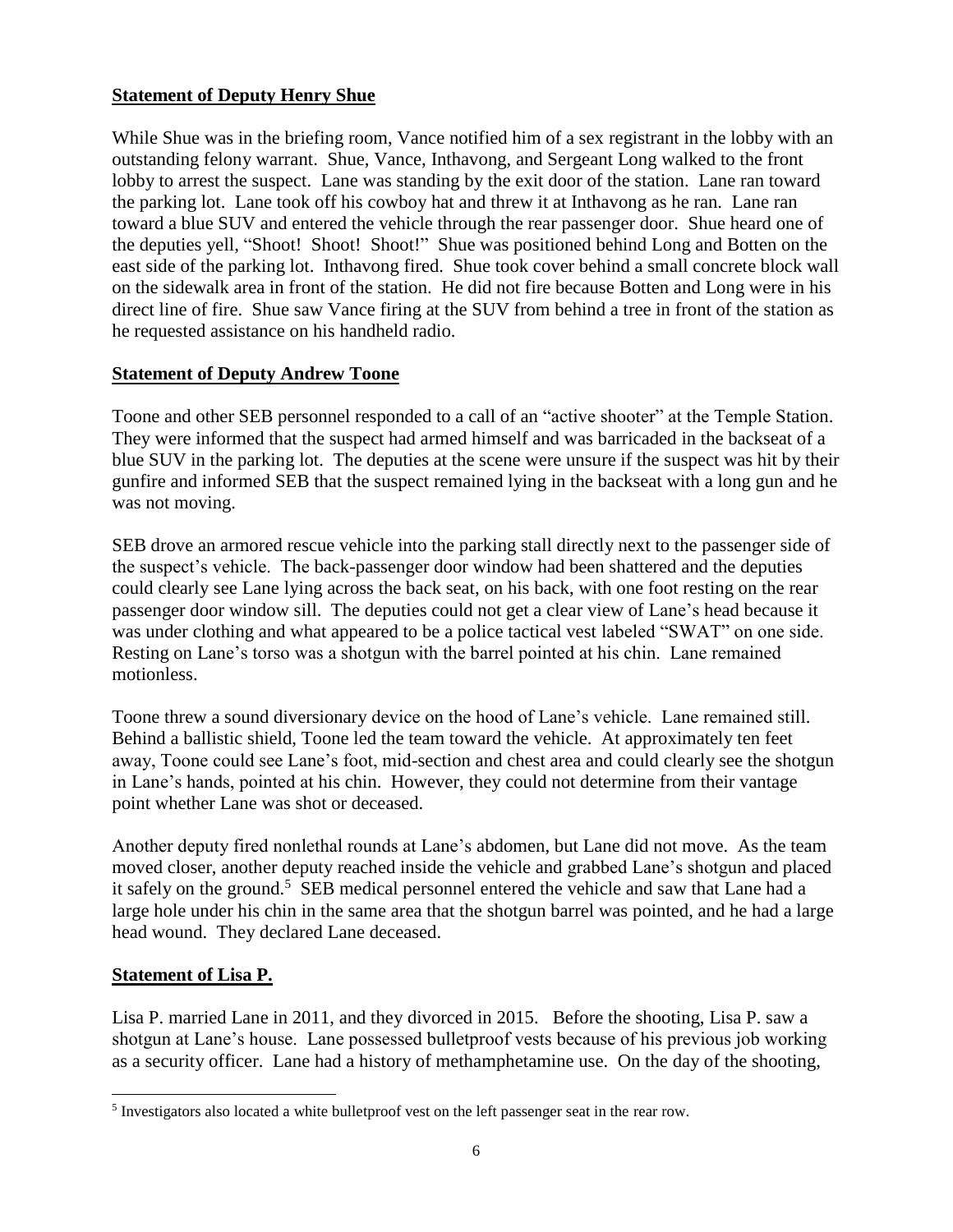Lane called Lisa P. and told her that if she did not hear from him by 9:00 a.m., "something had gone wrong." Lane said that Deputy Vance had contacted him and told him to come to the station to retake his photograph. Lane was suspicious, and deduced that he was wanted by the police for something.

#### **Statement of Gregory L.**

Gregory L. is Lane's brother. He said Lane had a negative experience in prison and was adamant about not going back. Lane was also distrustful and fearful of law enforcement officers and he was stressed every time he had to go to the police station to register as a sex offender. Lane never attempted suicide in the past, but spoke about being suicidal while in prison.

#### **Statement of Christopher D.**

Christopher D. was at the Sheriff's station and saw the deputies approach Lane. He heard the deputies yell, "Get on the floor! Get on the floor! Let me see your hands!" and then he heard gunshots.

#### **Statement of Ruben M.**

Ruben M. was at the Sheriff's station and saw the deputies approach Lane and say to him, "You're under arrest." He then heard gunshots.

#### **Statement of Scott E.**

Scott E. was in the Temple Station's parking lot and saw the deputies pursuing a fleeing Lane. He heard the deputies yell, "Stop! Stop! Get on the ground! Get on the ground!" At the same time, Scott E. also believed that he heard a deputy say, "Tase him!" Scott E. then witnessed Lane run to a blue SUV and "jump" into the backseat. At this time, he heard additional commands directed at Lane from the deputies stating, "Let me see your hands! Let me see your hands!" Scott E. then evacuated the parking lot and began to hear gunshots. As he hid behind bushes toward the north wall of the station, Scott E. witnessed a deputy firing at Lane. The deputy took cover behind a vehicle located next to the SUV and reloaded his handgun.

#### **Interview of Dat V.**

Dat V. was in the lobby of the Sheriff's station and saw Lane run to a blue SUV and "dive" into the backseat. Dat V. believed that Lane was "going for a gun." He then heard and saw the deputies shooting.

#### **Statement of Richard H.**

Richard H. was working in the parking lot of the Sheriff's station and saw the deputies chase Lane. He saw Lane get into the SUV and thought his behavior was odd. Someone said, "Tase him! Tase him!" Someone also said, "Shoot him! Shoot him!" and then he heard gunshots.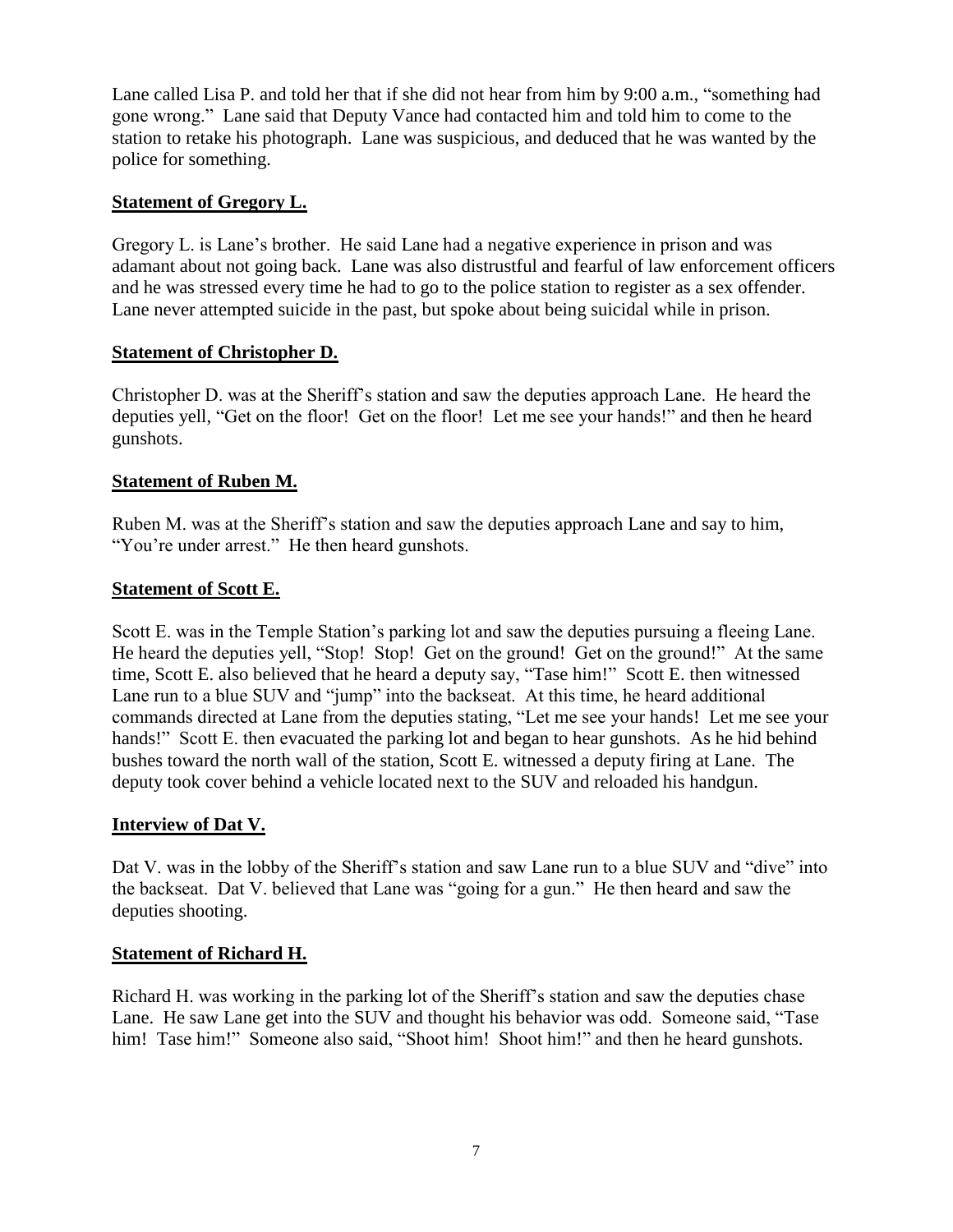#### **Statement of Jason L.**

Jason L. was working in the parking lot of the Sheriff's station and saw Lane running to a blue SUV. Lane then dove headfirst into the backseat. When one of the deputies approached, Jason L. heard a deputy yell, "Gun!" At this point, Jason L. heard and saw the deputies shooting at Lane.

#### **Statement of David D.**

David D. was working in the parking lot of the Sheriff's station and saw Lane running to a blue SUV. As Lane approached the vehicle, David D. heard someone say, "Tase him! Tase him! Tase him!" Lane was able to open the rear passenger door, but David D. was unable to see Lane enter the SUV. David D. turned to find shelter and heard someone yell, "Shoot him! Shoot him! Shoot him!" followed by a volley of gunfire. He is unsure if the gunshots preceded or were simultaneous with the yelling.

#### **Firearms Evidence**

Lane was armed with a J. Stevens Arms pump action 12 gauge shotgun. When recovered it contained one unfired shotshell in the chamber and one fired shotshell partially extracted from the chamber. The safety was in the "fire" position. One expended shot cup was located in the armrest of Lane's vehicle.

Botten, Vance, and Inthavong were armed with 9mm semiautomatic pistols. There were 29 9mm expended cartridge casings located at the scene. Based on an examination of the deputies' firearms and the number of expended cartridge casings at the scene, Botten fired six times, Vance fired four times, and Inthavong fired 19 times.

## **Autopsy**

Deputy Medical Examiner Ajay Panchal, M.D. performed a postmortem examination of Lane's remains and determined that Lane was either shot or grazed in six locations. He had a fatal shotgun wound to the head that entered under the chin and exited through the top of the head. There was a second fatal gunshot wound to the back of the right leg. Lane had sub-lethal gunshot wounds to the right leg, a graze wound to the right chest, a superficial gunshot laceration to the left leg, and a gunshot wound abrasion on the right foot.

Lane's cause of death was determined to be a shotgun wound to the head, after he had blood loss from gunshot wounds to the lower extremities.

A toxicology analysis was performed and showed that Lane had 12000 ng/ml of methamphetamine in his bloodstream at the time of his death, which is approximately 600 times the peak therapeutic range for that drug. This is also approximately twelve times the lethal dose of methamphetamine, in the average user.<sup>6</sup>

<sup>&</sup>lt;sup>6</sup> A lethal dose of methamphetamine varies depending on characteristics of the drug and the user and cannot be determined with certainty. Each person has a different sensitivity to a specific amount of methamphetamine due to personal tolerance levels, means of ingestion, and other variables. In this way, toxic levels are different for each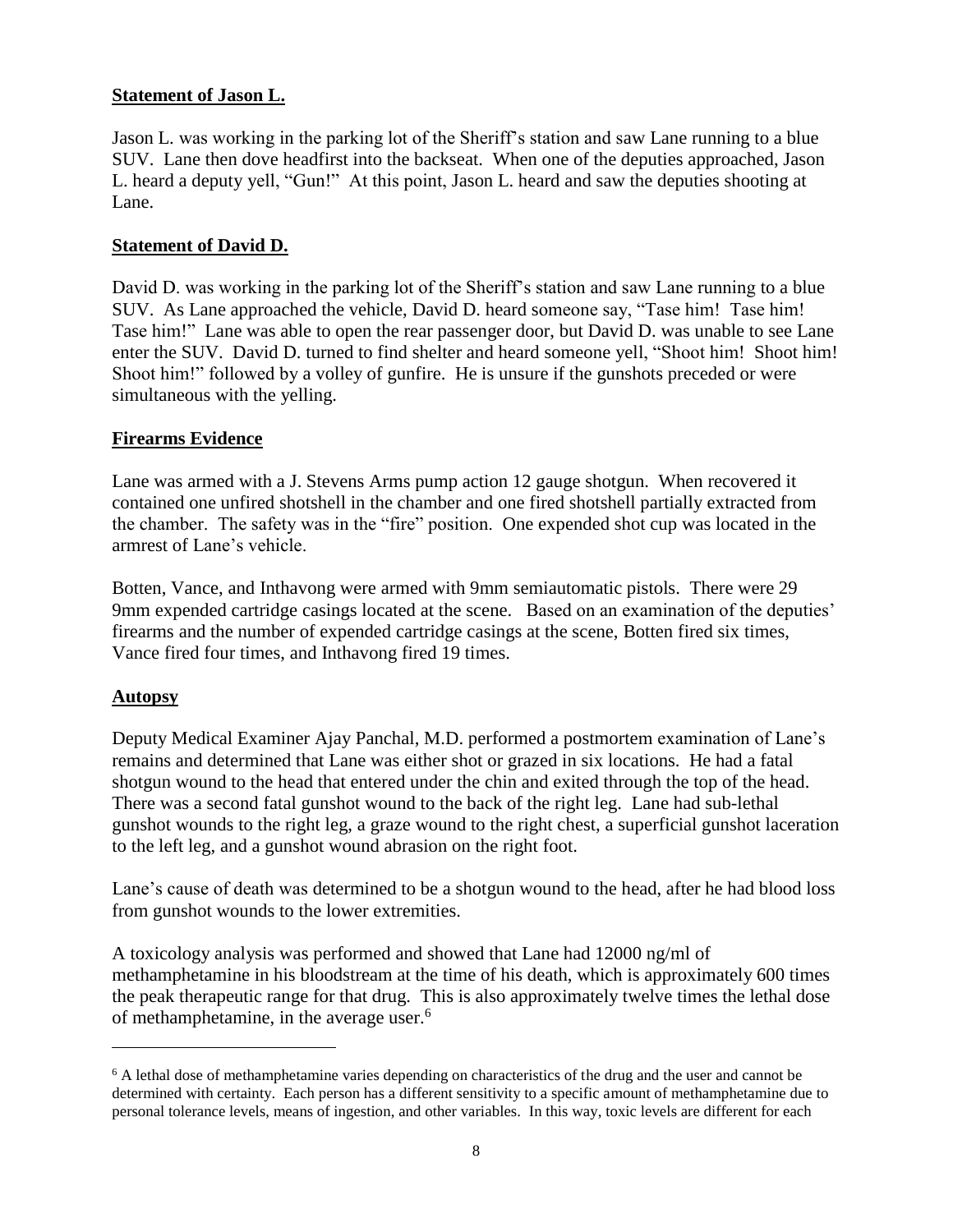## **LEGAL ANALYSIS**

## **The Law**

California law permits the use of deadly force in self-defense or in the defense of another if that person reasonably believes that he or others are in imminent danger of great bodily injury or death. Penal Code § 197; *People v. Randle* (2005) 35 Cal.4<sup>th</sup> 987, 994 (overruled on another ground in *People v. Chun (2009)* 45 Cal.4<sup>th</sup> 1172, 1201); *People v. Humphrey (1996)* 13 Cal.4<sup>th</sup> 1073, 1082; *see also, CALCRIM* 505. The test of whether the officer's actions were objectively reasonable is "highly deferential to the police officer's need to protect himself and others." *Munoz v. City of Union City* (2004) 120 Cal.App.4<sup>th</sup> 1077, 1102. In sum, the United States Supreme Court has long held that, "The 'reasonableness' of a particular use of force must be judged from the perspective of a reasonable officer on the scene, rather than the 20/20 vision of hindsight…The calculus of reasonableness must embody allowance for the fact that the police are often forced to make splitsecond judgments - - in circumstances that are tense, uncertain, and rapidly evolving - - about the amount of force that is necessary in a particular situation." *Graham v. Connor* (1989) 490 U.S. 386, 396-397.

#### **Analysis**

Lane, who had the presence of methamphetamine in his bloodstream at the time of his death, and suspected that he was wanted by the police, armed himself with a shotgun, told his ex-wife that he was going to the police station and something could go "wrong," and drove to the Sheriff's station to re-register as a sex offender.

He arrived and backed his vehicle into a parking space in a "getaway" position near the entrance of the police station, and waited outside the lobby area after identifying himself to deputies, indicating by his behavior that he was ready to flee if challenged. Lane's possession of a loaded shotgun and bulletproof vest suggests that Lane was prepared to use deadly force against the deputies to effectuate his escape if they attempted to arrest him, and/or he was prepared to commit "suicide by cop" by provoking the deputies into shooting him if he was cornered.

When the deputies attempted to arrest Lane, he ran away, entered his vehicle, drew a loaded shotgun, raised it in the direction of the deputies, and appeared to be manipulating it. Based on those circumstances, the deputies reasonably believed that Lane was going to shoot them, and he presented a deadly threat. As such, the deputies were justified in shooting at Lane, in lawful selfdefense and defense of others.

The evidence examined in this investigation shows that when his escape became impossible, Lane committed suicide by shooting himself in the head with a shotgun.

individual. Methamphetamine overdose may also be complicated by other drugs the user may have taken. Diseases that the person may have developed also play a role due to the current health condition of the body. Lane had approximately 12  $\mu$ g/mL of methamphetamine in his system. 1.0  $\mu$ g/mL is the average lethal dose of methamphetamine. Elizabeth Kiely, C. Jeff Lee & Laureen Marinetti, A Fatality from an Oral Ingestion of Methamphetamine, 33 J. Analytical Toxic. 557, 560 (2009). *See also*; Robert H. Williams, Cut-off and Toxicity Levels for Drugs-of-Abuse Testing, Clinical Laboratory Reference (2012).